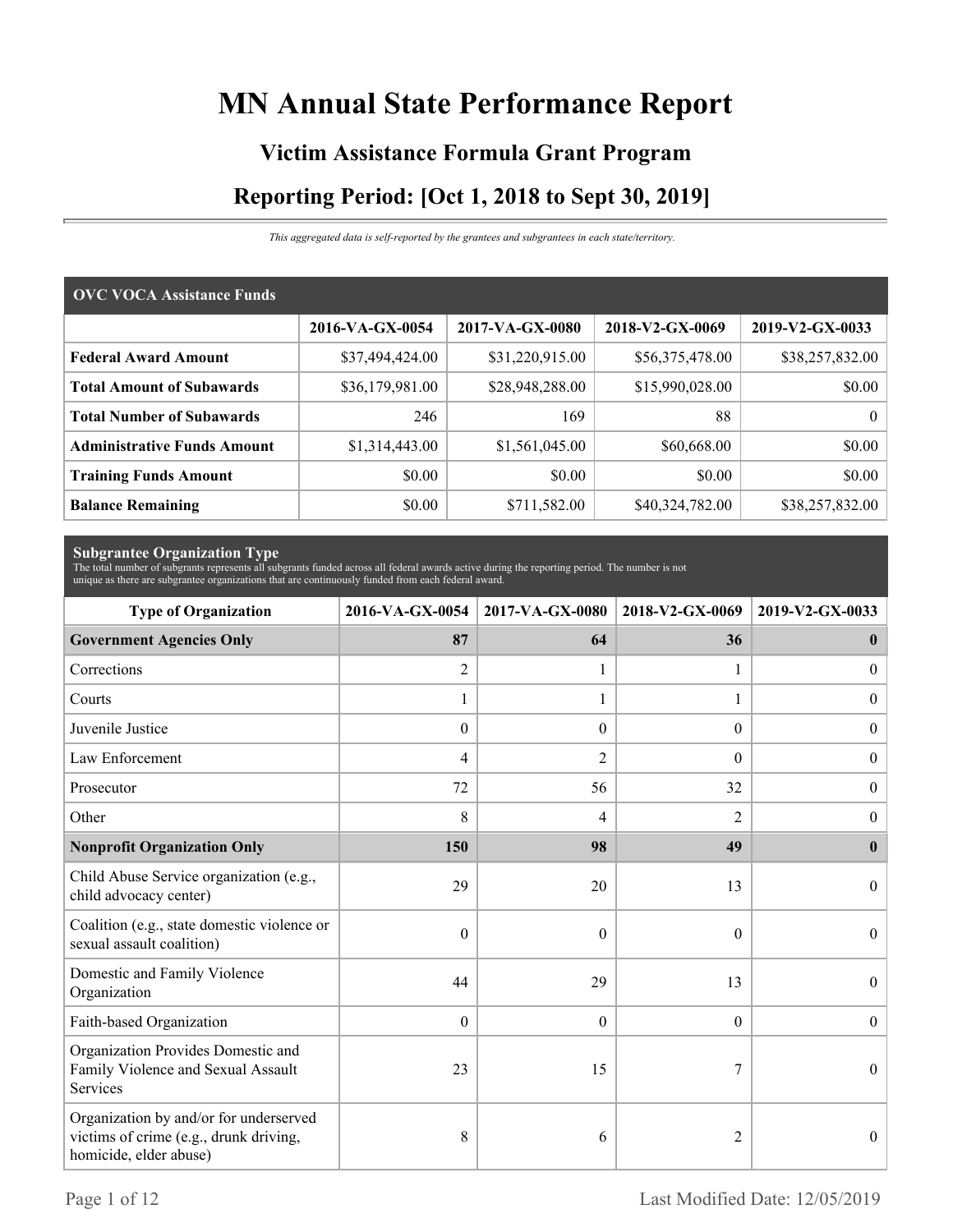| Sexual Assault Services organization<br>(e.g., rape crisis center)                                        | 13               | 8                | 3                | $\overline{0}$   |
|-----------------------------------------------------------------------------------------------------------|------------------|------------------|------------------|------------------|
| Multiservice agency                                                                                       | 31               | 19               | 11               | $\boldsymbol{0}$ |
| Other                                                                                                     | $\overline{2}$   | 1                | $\boldsymbol{0}$ | $\boldsymbol{0}$ |
| <b>Federally Recognized Tribal</b><br>Governments, Agencies, and<br><b>Organizations Only</b>             | $\boldsymbol{9}$ | 7                | 3                | $\bf{0}$         |
| Child Abuse Service organization (e.g.,<br>child advocacy center)                                         | $\boldsymbol{0}$ | $\overline{0}$   | $\theta$         | $\overline{0}$   |
| Court                                                                                                     | $\boldsymbol{0}$ | $\overline{0}$   | $\overline{0}$   | $\boldsymbol{0}$ |
| Domestic and Family Violence<br>organization                                                              | 3                | 2                | 1                | $\boldsymbol{0}$ |
| Faith-based organization                                                                                  | $\boldsymbol{0}$ | $\boldsymbol{0}$ | $\boldsymbol{0}$ | $\boldsymbol{0}$ |
| Juvenile justice                                                                                          | $\boldsymbol{0}$ | $\boldsymbol{0}$ | $\boldsymbol{0}$ | $\boldsymbol{0}$ |
| Law Enforcement                                                                                           | $\boldsymbol{0}$ | $\overline{0}$   | $\overline{0}$   | $\boldsymbol{0}$ |
| Organization provides domestic and<br>family violence and sexual assault<br>services                      | 6                | 5                | 2                | $\overline{0}$   |
| Prosecutor                                                                                                | $\boldsymbol{0}$ | $\overline{0}$   | $\overline{0}$   | $\boldsymbol{0}$ |
| Sexual Assault Services organization<br>(e.g., rape crisis center)                                        | $\boldsymbol{0}$ | 0                | $\theta$         | $\overline{0}$   |
| Other justice-based agency                                                                                | $\boldsymbol{0}$ | $\boldsymbol{0}$ | $\boldsymbol{0}$ | $\boldsymbol{0}$ |
| Other agency that is NOT justice-based<br>(e.g., human services, health, education)                       | $\boldsymbol{0}$ | $\overline{0}$   | $\theta$         | $\boldsymbol{0}$ |
| Organization by and/or for a specific<br>traditionally underserved community                              | $\boldsymbol{0}$ | $\overline{0}$   | $\theta$         | $\overline{0}$   |
| Organization by and/or for underserved<br>victims of crime (e.g., drunk driving<br>homicide, elder abuse) | $\mathbf{0}$     | $\overline{0}$   | $\theta$         | $\overline{0}$   |
| Other                                                                                                     | $\boldsymbol{0}$ | $\boldsymbol{0}$ | $\boldsymbol{0}$ | $\overline{0}$   |
| <b>Campus Organizations Only</b>                                                                          | $\boldsymbol{0}$ | $\bf{0}$         | $\bf{0}$         | $\bf{0}$         |
| Campus-based victims services                                                                             | $\boldsymbol{0}$ | $\boldsymbol{0}$ | $\boldsymbol{0}$ | $\overline{0}$   |
| Law enforcement                                                                                           | $\boldsymbol{0}$ | $\boldsymbol{0}$ | $\boldsymbol{0}$ | $\boldsymbol{0}$ |
| Physical or mental health service<br>program                                                              | $\boldsymbol{0}$ | $\overline{0}$   | $\overline{0}$   | $\boldsymbol{0}$ |
| Other                                                                                                     | $\boldsymbol{0}$ | $\boldsymbol{0}$ | $\overline{0}$   | $\overline{0}$   |
| <b>Total Number of Subawards</b>                                                                          | 246              | 169              | 88               | $\mathbf{0}$     |

\*This number is not unique across fiscal years as there are subgrantee organizations that are funded from multiple federal awards.

| <b>Subaward Purpose</b><br>A single SAR can select multiple purposes. Numbers are not unique |                                                                 |  |
|----------------------------------------------------------------------------------------------|-----------------------------------------------------------------|--|
|                                                                                              | 2016-VA-GX-0054 2017-VA-GX-0080 2018-V2-GX-0069 2019-V2-GX-0033 |  |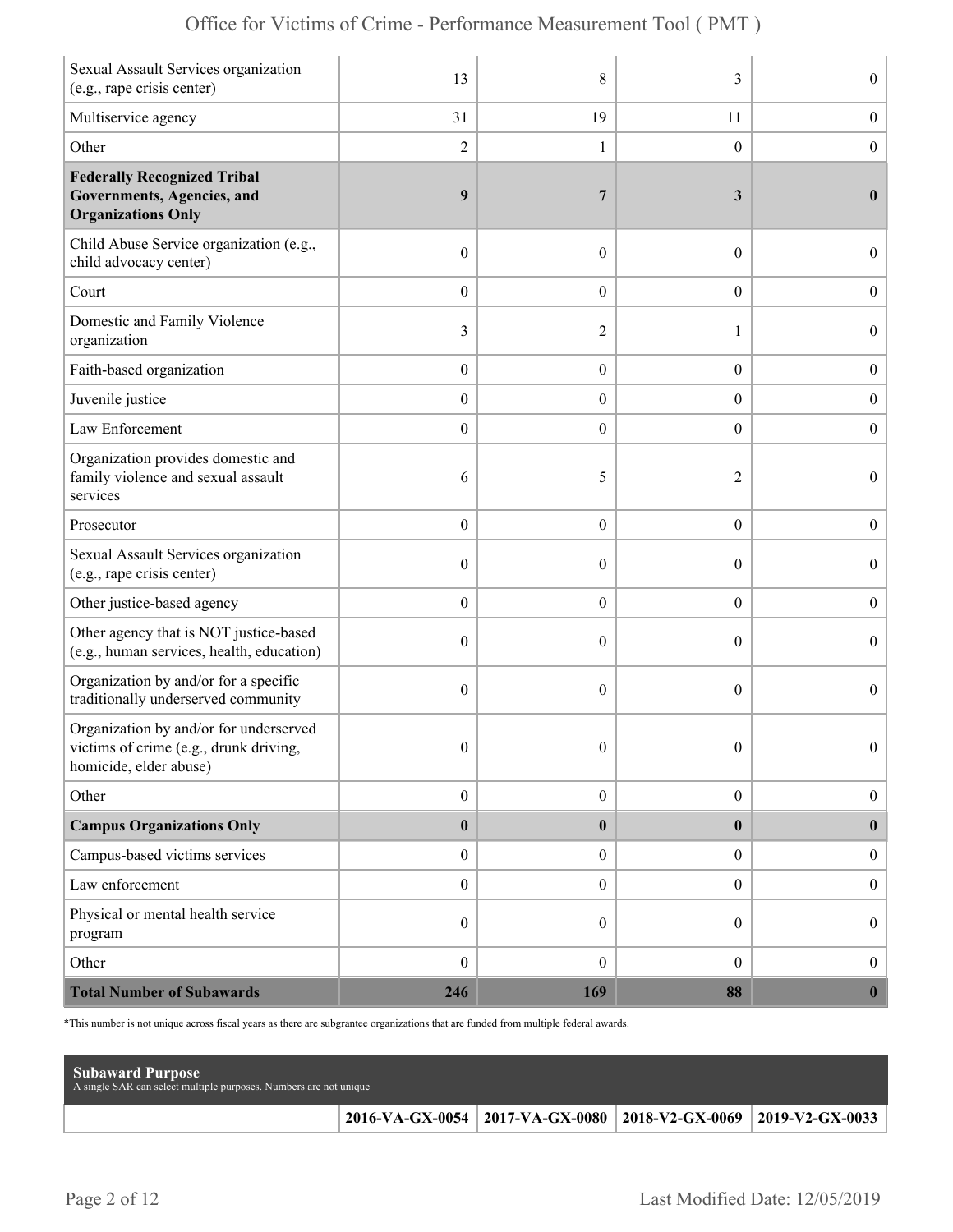| A. Continue a VOCA-funded victim<br>project funded in a previous year                  | 219 | 150 | 70 | $^{\circ}$ |
|----------------------------------------------------------------------------------------|-----|-----|----|------------|
| B. Expand or enhance an existing project<br>not funded by VOCA in the previous<br>year | 8   |     |    | $\Omega$   |
| C. Start up a new victim services project                                              | 21  | 18  | 18 | 0          |
| D. Start up a new Native American<br>victim services project                           | 0   |     |    | $^{\circ}$ |
| E. Expand or enhance an existing <b>Native</b><br><b>American</b> project              |     |     |    | 0          |

**VOCA and Match Funds** A single SAR can select multiple service types. Numbers are not unique

|                                                              | 2016-VA-GX-0054 | $2017$ -VA-GX-0080 | 2018-V2-GX-0069 | 2019-V2-GX-0033 |
|--------------------------------------------------------------|-----------------|--------------------|-----------------|-----------------|
| A.INFORMATION & REFERRAL                                     | 86              | 81                 | 88              |                 |
| <b>B.PERSONAL</b><br>ADVOCACY/ACCOMPANIMENT                  | 65              | 61                 | 55              | $\theta$        |
| <b>C.EMOTIONAL SUPPORT OR</b><br><b>SAFETY SERVICES</b>      | 64              | 60                 | 55              |                 |
| <b>D.SHELTER/HOUSING SERVICES</b>                            | 16              | 26                 | 29              | 0               |
| E.CRIMINAL/CIVIL JUSTICE<br><b>SYSTEM ASSISTANCE</b>         | 33              | 36                 | 44              |                 |
| <b>F. ASSISTANCE IN FILING</b><br><b>COMPENSATION CLAIMS</b> | 86              | 81                 | 88              | $\Omega$        |

| <b>Priority and Underserved Requirements</b> |                 |                 |                 |                 |  |  |  |
|----------------------------------------------|-----------------|-----------------|-----------------|-----------------|--|--|--|
| <b>Priority Area</b>                         | 2016-VA-GX-0054 | 2017-VA-GX-0080 | 2018-V2-GX-0069 | 2019-V2-GX-0033 |  |  |  |
| <b>Child Abuse</b>                           |                 |                 |                 |                 |  |  |  |
| <b>Total Amount</b>                          | \$2,820,799.00  | \$3,448,474.00  | \$2,001,239.00  | \$0.00          |  |  |  |
| % of Total Federal Award                     | 8.00 %          | 11.00 %         | 4.00 %          |                 |  |  |  |
| <b>Domestic and Family Violence</b>          |                 |                 |                 |                 |  |  |  |
| <b>Total Amount</b>                          | \$11,158,714.00 | \$13,483,071.00 | \$9,267,292.00  | \$0.00          |  |  |  |
| % of Total Federal Award                     | 30.00 %         | 43.00 %         | 16.00 %         |                 |  |  |  |
| <b>Sexual Assault</b>                        |                 |                 |                 |                 |  |  |  |
| <b>Total Amount</b>                          | \$3,460,416.00  | \$5,715,406.00  | \$2,745,644.00  | \$0.00          |  |  |  |
| % of Total Federal Award                     | $9.00\%$        | 18.00 %         | 5.00 %          |                 |  |  |  |
| <b>Underserved</b>                           |                 |                 |                 |                 |  |  |  |
| <b>Total Amount</b>                          | \$3,385,387.00  | \$6,301,067.00  | \$1,975,853.00  | \$0.00          |  |  |  |
| % of Total Federal Award                     | $9.00\%$        | 20.00 %         | $4.00\%$        |                 |  |  |  |

| <b>Budget and Staffing</b>  |                                                                       |  |
|-----------------------------|-----------------------------------------------------------------------|--|
| <b>Staffing Information</b> | 2016-VA-GX-0054   2017-VA-GX-0080   2018-V2-GX-0069   2019-V2-GX-0033 |  |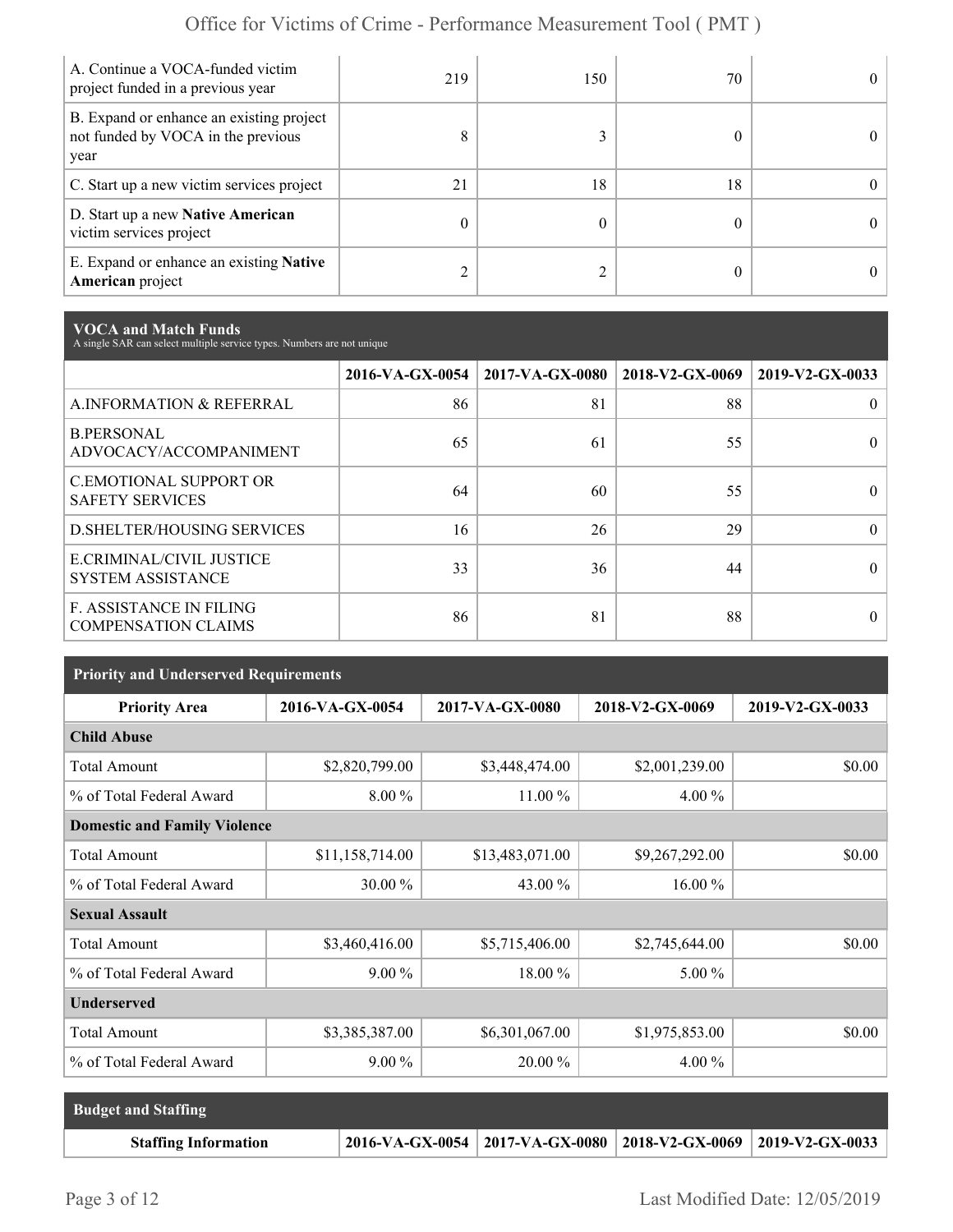| Total number of paid staff for all<br>subgrantee victimization program and/or<br>services                                                            | 2788.6    | 2064    | 1284   |  |
|------------------------------------------------------------------------------------------------------------------------------------------------------|-----------|---------|--------|--|
| Number of staff hours funded through<br>this VOCA award (plus match) for<br>subgrantee's victimization programs<br>and/or services                   | 1669751.1 | 1690231 | 980412 |  |
| Total number of volunteer staff<br>supporting the work of this VOCA award<br>(plus match) for subgrantee's<br>victimization programs and/or services | 13320.39  | 6163    | 4355   |  |
| Number of volunteer hours supporting<br>the work of this VOCA award (plus<br>match) for subgrantee's victimization<br>programs and/or services       | 620350    | 438634  | 302093 |  |

#### **AGGREGATED SUBGRANTEE PERFORMANCE MEASURE DATA**

**Victimization Type**

|                                                                                               | Number of                                                                          | <b>Number of Individuals Who Actually Received Services</b><br><b>Based on a Presenting Victimization</b> |                    |                    |                           |                                  |  |
|-----------------------------------------------------------------------------------------------|------------------------------------------------------------------------------------|-----------------------------------------------------------------------------------------------------------|--------------------|--------------------|---------------------------|----------------------------------|--|
| <b>Victimization Type</b>                                                                     | <b>Subgrantees Indicating</b><br><b>Intent to Serve This</b><br><b>Victim Type</b> | <b>Quarter</b><br>1 Total                                                                                 | Quarter<br>2 Total | Quarter<br>3 Total | <b>Quarter</b><br>4 Total | Per<br><b>Ouarter</b><br>Average |  |
| <b>Adult Physical Assault (includes</b><br><b>Aggravated and Simple Assault)</b>              | 78                                                                                 | 4496                                                                                                      | 4112               | 4201               | 4084                      | 4223                             |  |
| <b>Adult Sexual Assault</b>                                                                   | $\overline{4}$                                                                     | 3111                                                                                                      | 3341               | 3341               | 3392                      | 3296                             |  |
| Adults Sexually Abused/Assaulted as<br>Children                                               | 84                                                                                 | 664                                                                                                       | 758                | 724                | 686                       | 708                              |  |
| Arson                                                                                         | 77                                                                                 | 91                                                                                                        | 89                 | 92                 | 89                        | 90                               |  |
| Bullying (Verbal, Cyber or Physical)                                                          | 77                                                                                 | 597                                                                                                       | 693                | 906                | 941                       | 784                              |  |
| <b>Burglary</b>                                                                               | 77                                                                                 | 1370                                                                                                      | 1402               | 1150               | 1426                      | 1337                             |  |
| Child Physical Abuse or Neglect                                                               | 112                                                                                | 1723                                                                                                      | 1986               | 1763               | 1929                      | 1850                             |  |
| Child Pornography                                                                             | 80                                                                                 | 155                                                                                                       | 116                | 121                | 97                        | 122                              |  |
| Child Sexual Abuse/Assault                                                                    | 1                                                                                  | 2783                                                                                                      | 3073               | 3134               | 3271                      | 3065                             |  |
| Domestic and/or Family Violence                                                               | 23                                                                                 | 28617                                                                                                     | 32712              | 34928              | 36085                     | 33085                            |  |
| <b>DUI/DWI</b> Incidents                                                                      | $\overline{2}$                                                                     | 502                                                                                                       | 461                | 449                | 505                       | 479                              |  |
| <b>Elder Abuse or Neglect</b>                                                                 | 1                                                                                  | 389                                                                                                       | 299                | 276                | 246                       | 302                              |  |
| Hate Crime:<br>Racial/Religious/Gender/ Sexual<br>Orientation/Other (Explanation<br>Required) | 77                                                                                 | 32                                                                                                        | 53                 | 57                 | 57                        | 49                               |  |
| Human Trafficking: Labor                                                                      | 77                                                                                 | 69                                                                                                        | 87                 | 68                 | 56                        | 70                               |  |
| Human Trafficking: Sex                                                                        | 78                                                                                 | 491                                                                                                       | 625                | 576                | 767                       | 614                              |  |
| Identity Theft/Fraud/Financial Crime                                                          | 77                                                                                 | 1697                                                                                                      | 1851               | 1974               | 2034                      | 1889                             |  |

Page 4 of 12 Last Modified Date: 12/05/2019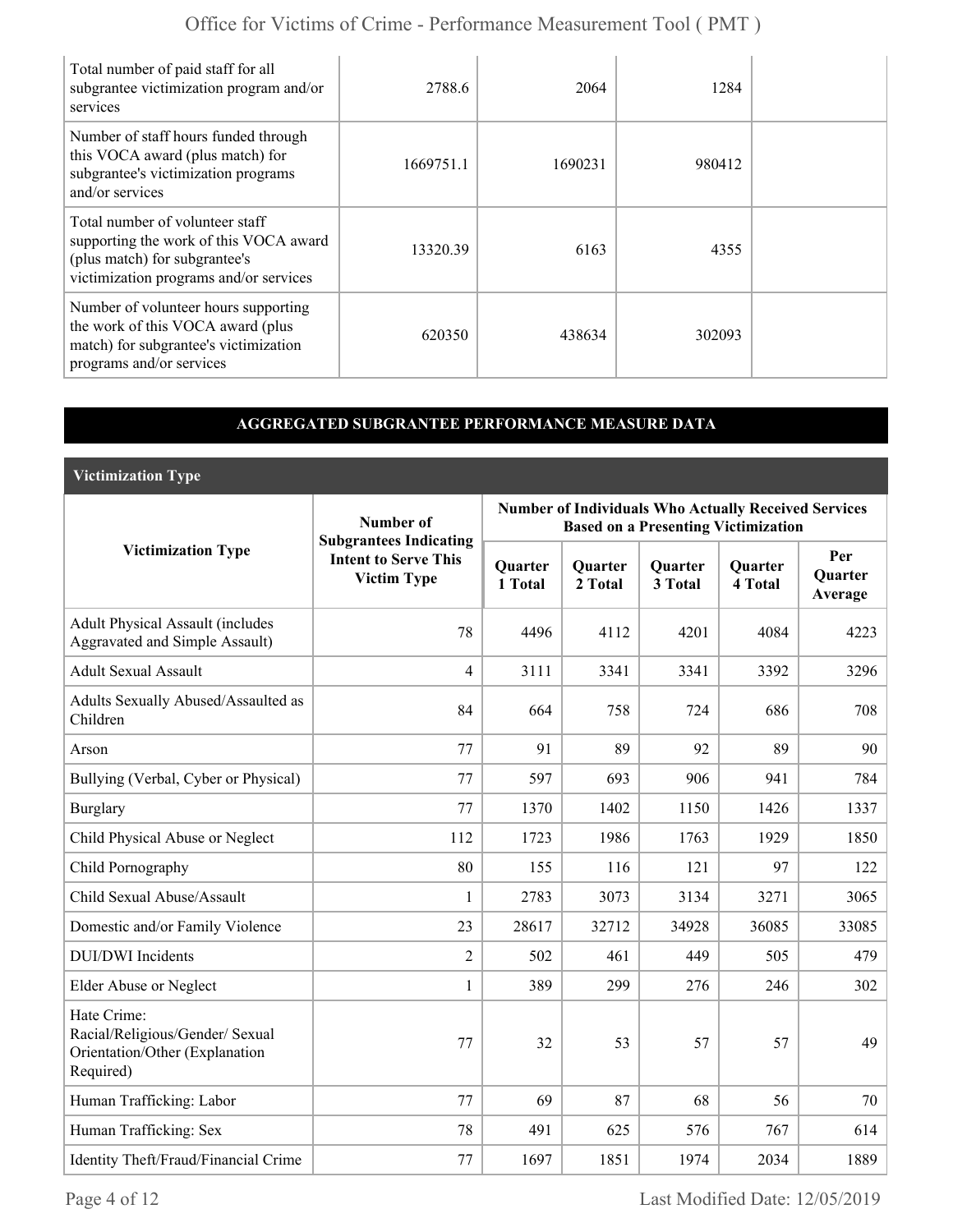| Kidnapping (non-custodial)                           | 77           | 118  | 96    | 87    | 99    | 100   |
|------------------------------------------------------|--------------|------|-------|-------|-------|-------|
| Kidnapping (custodial)                               | 77           | 36   | 44    | 55    | 54    | 47    |
| Mass Violence<br>(Domestic/International)            | 77           | 20   | 24    | 22    | 20    | 21    |
| Other Vehicular Victimization (e.g.,<br>Hit and Run) | 77           | 814  | 805   | 759   | 714   | 773   |
| Robbery                                              | 77           | 476  | 439   | 414   | 564   | 473   |
| Stalking/Harassment                                  | 77           | 2972 | 3798  | 4238  | 4227  | 3808  |
| <b>Survivors of Homicide Victims</b>                 |              | 581  | 555   | 463   | 504   | 525   |
| Teen Dating Victimization                            | 77           | 269  | 281   | 257   | 207   | 253   |
| Terrorism (Domestic/International)                   | 75           | 321  | 306   | 280   | 306   | 303   |
| Other                                                | $\mathbf{0}$ | 9234 | 12431 | 13126 | 13800 | 12147 |

## **Special Classifications of Individuals**

|                                                           | Number of Individuals Self Reporting a Special Classification |                                  |                           |                                  |                        |  |
|-----------------------------------------------------------|---------------------------------------------------------------|----------------------------------|---------------------------|----------------------------------|------------------------|--|
| <b>Special Classifications of Individuals</b>             | <b>Quarter 1</b><br><b>Total</b>                              | <b>Quarter 2</b><br><b>Total</b> | Quarter 3<br><b>Total</b> | <b>Quarter 4</b><br><b>Total</b> | Per Quarter<br>Average |  |
| Deaf/Hard of Hearing                                      | 212                                                           | 173                              | 304                       | 285                              | 715                    |  |
| Homeless                                                  | 3158                                                          | 3071                             | 2973                      | 3336                             | 11104                  |  |
| Immigrants/Refugees/Asylum Seekers                        | 1732                                                          | 1450                             | 1571                      | 1416                             | 6140                   |  |
| <b>LGBTQ</b>                                              | 761                                                           | 658                              | 624                       | 568                              | 2449                   |  |
| Veterans                                                  | 143                                                           | 114                              | 138                       | 125                              | 463                    |  |
| Victims with Disabilities: Cognitive/<br>Physical /Mental | 3599                                                          | 3358                             | 4363                      | 3112                             | 12141                  |  |
| Victims with Limited English Proficiency                  | 1412                                                          | 1404                             | 2072                      | 2051                             | 5473                   |  |
| Other                                                     | 480                                                           | 980                              | 926                       | 370                              | 2463                   |  |

## **General Award Information**

| <b>Activities Conducted at the Subgrantee Level</b>                                                                          | <b>Number</b> | Percent   |
|------------------------------------------------------------------------------------------------------------------------------|---------------|-----------|
| Total number of individuals who received services during the Fiscal Year.                                                    | 213389        |           |
| Total number of anonymous contacts who received services during the Fiscal Year                                              | 54085         |           |
| Number of new individuals who received services from your state for the first time during the Fiscal Year.                   | 130936        | $61.36\%$ |
| Of the clients who received services, how many presented with more than one type of victimization during<br>the Fiscal Year? | 28652         | $13.43\%$ |
| Number of individuals assisted with a victim compensation application during the Fiscal Year.                                | 12335         |           |

| <b>Demographics</b>                                  |               |          |
|------------------------------------------------------|---------------|----------|
| Demographic Characteristic of New Individuals Served | <b>Number</b> | Percent  |
| Race/Ethinicity                                      |               |          |
| American Indian or Alaska Native                     | 6648          | $5.08\%$ |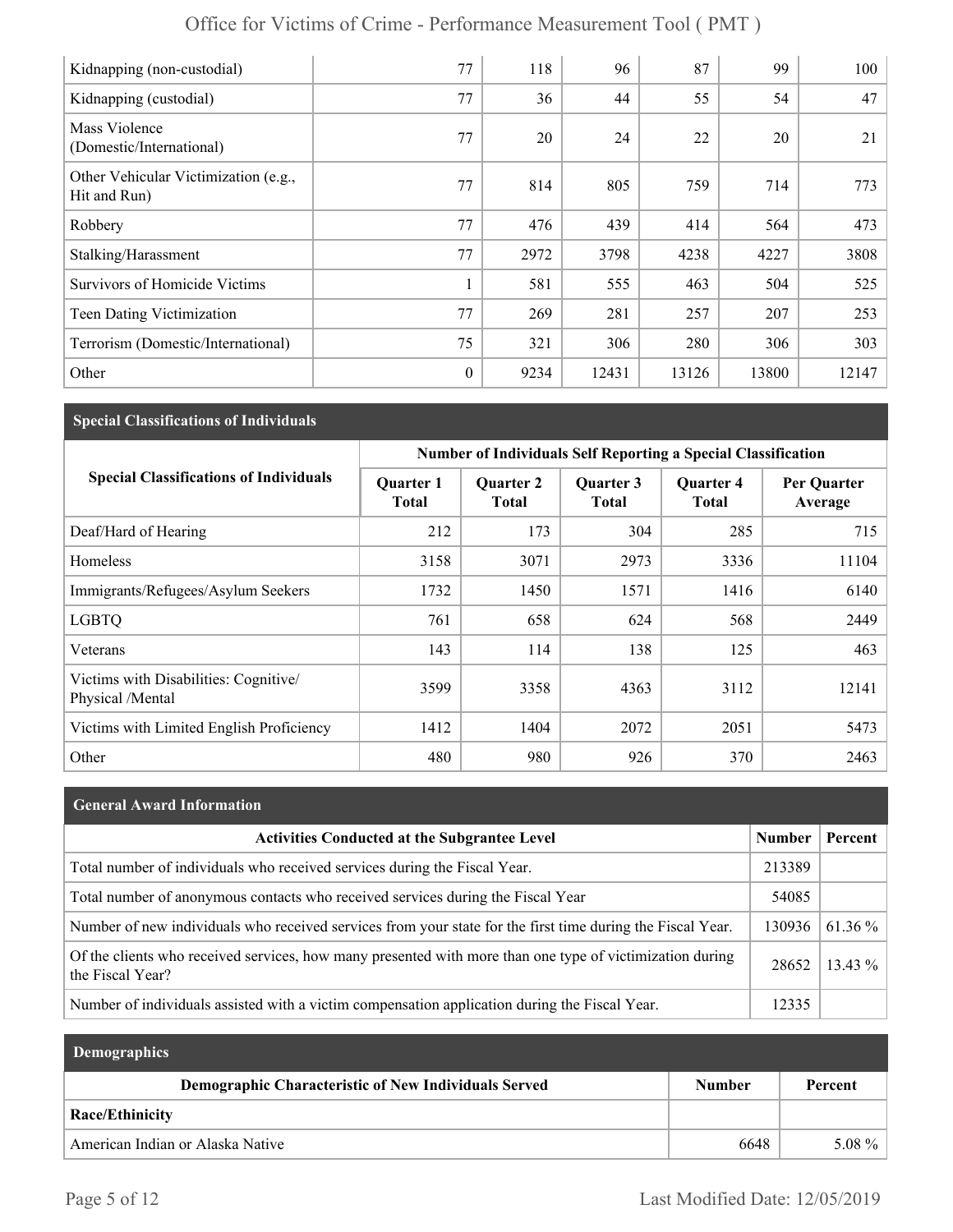| Asian                                     | 5071   | 3.87 %   |
|-------------------------------------------|--------|----------|
| <b>Black or African American</b>          | 16877  | 12.89%   |
| Hispanic or Latino                        | 6222   | 4.75 %   |
| Native Hawaiian or Other Pacific Islander | 189    | $0.14\%$ |
| White Non-Latino or Caucasian             | 56485  | 43.14%   |
| Some Other Race                           | 1778   | $1.36\%$ |
| <b>Multiple Races</b>                     | 4363   | 3.33 %   |
| Not Reported                              | 25579  | 19.54 %  |
| Not Tracked                               | 7724   | 5.90 %   |
| <b>Race/Ethnicity Total</b>               | 130936 |          |
| <b>Gender Identity</b>                    |        |          |
| Male                                      | 33000  | 25.20%   |
| Female                                    | 87675  | 66.96%   |
| Other                                     | 429    | $0.33\%$ |
| Not Reported                              | 6394   | 4.88%    |
| Not Tracked                               | 3438   | $2.63\%$ |
| <b>Gender Total</b>                       | 130936 |          |
| Age                                       |        |          |
| Age 0-12                                  | 13709  | 10.47%   |
| Age 13-17                                 | 8966   | $6.85\%$ |
| Age 18-24                                 | 14467  | 11.05 %  |
| Age 25-59                                 | 65581  | 50.09%   |
| Age 60 and Older                          | 7865   | $6.01\%$ |
| Not Reported                              | 15393  | 11.76 %  |
| Not Tracked                               | 4955   | 3.78 %   |
| <b>Age Total</b>                          | 130936 |          |

| <b>Direct Services</b> |                                                                                 |                                                                  |                                                                           |                         |
|------------------------|---------------------------------------------------------------------------------|------------------------------------------------------------------|---------------------------------------------------------------------------|-------------------------|
| <b>Service Area</b>    | # of Subgrantees<br><b>That Provided</b><br><b>Services in This</b><br>Category | # of<br><b>Individuals/Contacts</b><br><b>Receiving Services</b> | <b>Specific Service</b>                                                   | Frequency<br>of Service |
|                        |                                                                                 |                                                                  | Enter the number of times services were<br>provided in each subcategory.  | $\theta$                |
|                        |                                                                                 |                                                                  | A1. Information about the criminal<br>justice process                     | 192275                  |
| A. Information &       | 165                                                                             | 142864                                                           | A2. Information about victim rights, how<br>to obtain notifications, etc. | 155766                  |
| Referral               |                                                                                 |                                                                  | A3. Referral to other victim service<br>programs                          | 59145                   |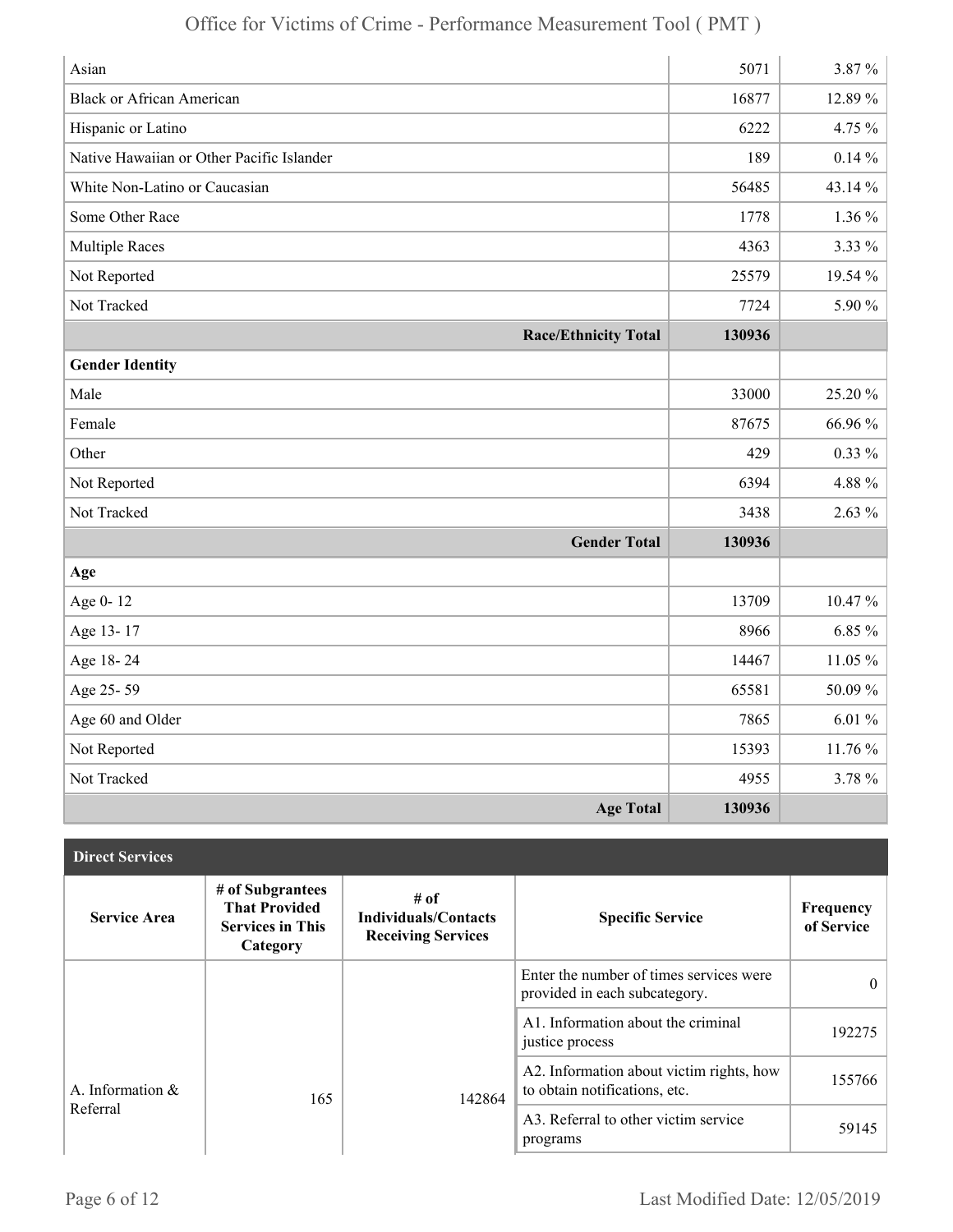|                                                  |     |        | A4. Referral to other services, supports,<br>and resources (includes legal, medical,<br>faith-based organizations, address<br>confidentiality programs, etc.) | 121923           |
|--------------------------------------------------|-----|--------|---------------------------------------------------------------------------------------------------------------------------------------------------------------|------------------|
| <b>B.</b> Personal<br>Advocacy/<br>Accompaniment |     | 57680  | Enter the number of times services were<br>provided in each subcategory.                                                                                      | $\overline{0}$   |
|                                                  |     |        | B1. Victim advocacy/accompaniment to<br>emergency medical care                                                                                                | 2863             |
|                                                  |     |        | B2. Victim advocacy/accompaniment to<br>medical forensic exam                                                                                                 | 2961             |
|                                                  |     |        | B3. Law enforcement interview<br>advocacy/accompaniment                                                                                                       | 4678             |
|                                                  |     |        | B4. Individual advocacy (e.g., assistance<br>in applying for public benefits, return of<br>personal property or effects)                                      | 168114           |
|                                                  | 148 |        | B5. Performance of medical or<br>nonmedical forensic exam or interview<br>or medical evidence collection                                                      | 2531             |
|                                                  |     |        | B6. Immigration assistance (e.g., special<br>visas, continued presence application,<br>and other immigration relief)                                          | 3034             |
|                                                  |     |        | B7. Intervention with employer, creditor,<br>landlord, or academic institution                                                                                | 10825            |
|                                                  |     |        | B8. Child or dependent care assistance<br>(includes coordination of services)                                                                                 | 24551            |
|                                                  |     |        | B9. Transportation assistance (includes<br>coordination of services)                                                                                          | 51696            |
|                                                  |     |        | B10. Interpreter services                                                                                                                                     | 10983            |
|                                                  |     |        | Enter the number of times services were<br>provided in each subcategory.                                                                                      | 0                |
|                                                  |     |        | C1. Crisis intervention (in-person,<br>includes safety planning, etc.)                                                                                        | 154305           |
|                                                  |     |        | C2. Hotline/crisis line counseling                                                                                                                            | 109094           |
| C. Emotional<br><b>Support or Safety</b>         | 141 | 123346 | C3. On-scene crisis response (e.g.,<br>community crisis response)                                                                                             | 4086             |
| Services                                         |     |        | C4. Individual counseling                                                                                                                                     | 247927           |
|                                                  |     |        | C5. Support groups (facilitated or peer)                                                                                                                      | 49244            |
|                                                  |     |        | C6. Other Therapy (traditional, cultural,<br>or alternative healing; art, writing, or<br>play therapy, etc.)                                                  | 28916            |
|                                                  |     |        | C7. Emergency financial assistance                                                                                                                            | 94285            |
|                                                  |     |        | Enter the number of times services were<br>provided in each subcategory.                                                                                      | $\boldsymbol{0}$ |
| D. Shelter/Housing                               |     |        | D1. Emergency shelter or safe house                                                                                                                           | 169108           |
| Services                                         | 86  | 16397  | D2. Transitional housing                                                                                                                                      | 28264            |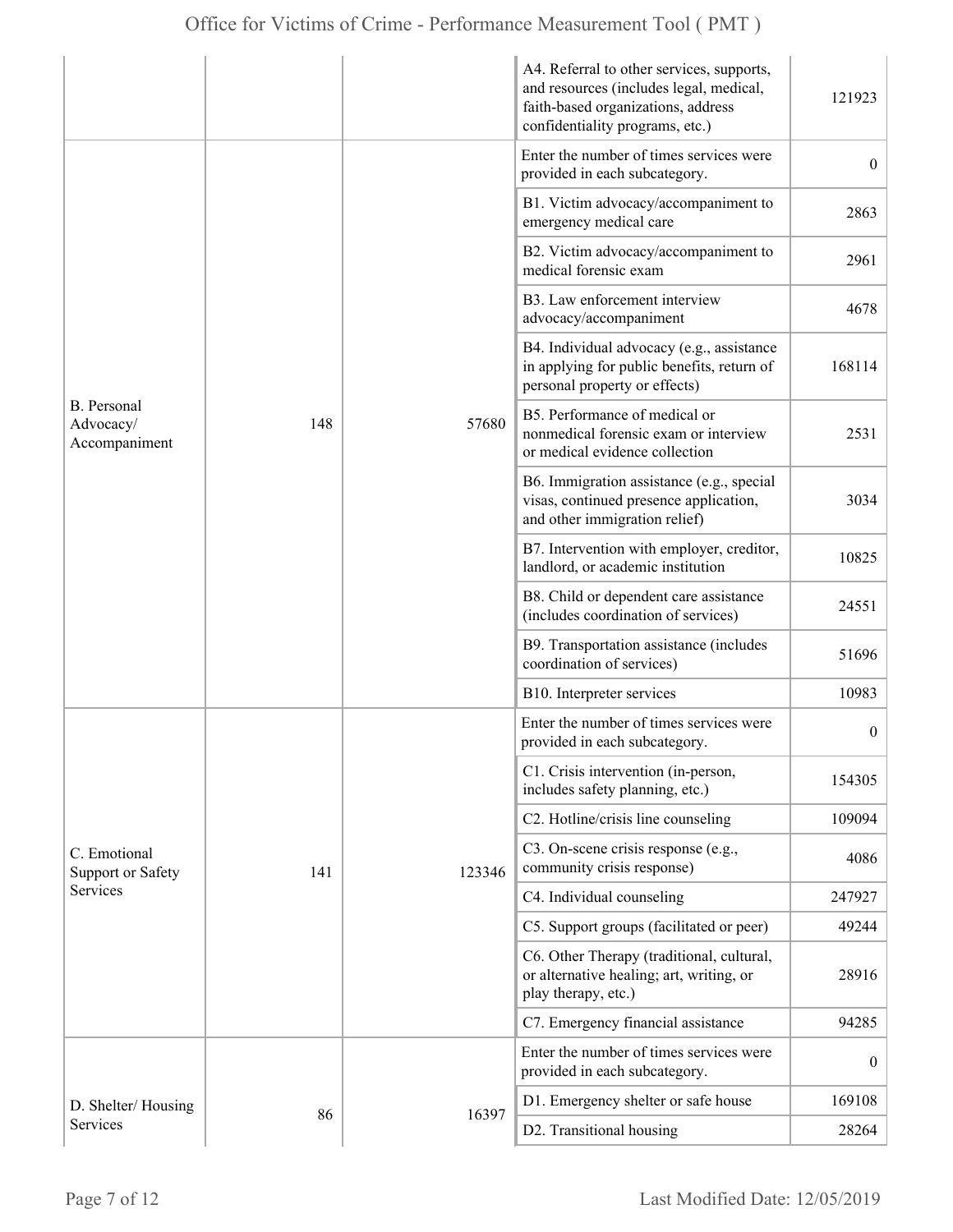|                                                    |     |                                                                                                                                                                                                                                                                                                                                                       | D3. Relocation assistance (includes<br>assistance with obtaining housing) | 24385    |
|----------------------------------------------------|-----|-------------------------------------------------------------------------------------------------------------------------------------------------------------------------------------------------------------------------------------------------------------------------------------------------------------------------------------------------------|---------------------------------------------------------------------------|----------|
| E. Criminal/ Civil<br>Justice System<br>Assistance |     |                                                                                                                                                                                                                                                                                                                                                       | Enter the number of times services were<br>provided in each subcategory.  | $\theta$ |
|                                                    |     |                                                                                                                                                                                                                                                                                                                                                       | E1. Notification of criminal justice<br>events                            | 239292   |
|                                                    |     |                                                                                                                                                                                                                                                                                                                                                       | E2. Victim impact statement assistance                                    | 11252    |
|                                                    |     |                                                                                                                                                                                                                                                                                                                                                       | E3. Assistance with restitution                                           | 19524    |
|                                                    |     | E4. Civil legal assistance in obtaining<br>protection or restraining order                                                                                                                                                                                                                                                                            | 45592                                                                     |          |
|                                                    | 154 | E5. Civil legal assistance with family law<br>issues<br>116937<br>E6. Other emergency justice-related<br>assistance<br>E7. Immigration assistance<br>E8. Prosecution interview<br>advocacy/accompaniment<br>E9. Law enforcement interview<br>advocacy/accompaniment<br>E10. Criminal advocacy/accompaniment<br>E11. Other legal advice and/or counsel |                                                                           | 28959    |
|                                                    |     |                                                                                                                                                                                                                                                                                                                                                       |                                                                           | 8753     |
|                                                    |     |                                                                                                                                                                                                                                                                                                                                                       | 8862                                                                      |          |
|                                                    |     |                                                                                                                                                                                                                                                                                                                                                       |                                                                           | 24446    |
|                                                    |     |                                                                                                                                                                                                                                                                                                                                                       |                                                                           | 5308     |
|                                                    |     |                                                                                                                                                                                                                                                                                                                                                       |                                                                           | 48141    |
|                                                    |     |                                                                                                                                                                                                                                                                                                                                                       |                                                                           | 13800    |

## **ANNUAL QUESTIONS**

| <b>Grantee Annually Reported Questions</b>                                                                                                       |                |  |
|--------------------------------------------------------------------------------------------------------------------------------------------------|----------------|--|
| <b>Question/Option</b>                                                                                                                           | Count          |  |
| Were any administrative and training funds used during the reporting period?                                                                     |                |  |
| Yes                                                                                                                                              |                |  |
| No                                                                                                                                               | $\Omega$       |  |
| Did the administrative funds support any education activities during the reporting period?                                                       |                |  |
| Yes                                                                                                                                              |                |  |
| No                                                                                                                                               | $\theta$       |  |
| Number of requests received for education activities during the reporting period.                                                                | 23             |  |
| Number of people trained or attending education events during the reporting period.                                                              | 23             |  |
| Number of events conducted during the reporting period.                                                                                          | $\overline{c}$ |  |
| Did the grant support any coordination activities (e.g., with other service providers, law enforcement agencies) during the<br>reporting period? |                |  |
| Yes                                                                                                                                              |                |  |
| No                                                                                                                                               | $\overline{0}$ |  |
| Describe any program or educational materials developed during the reporting period.                                                             |                |  |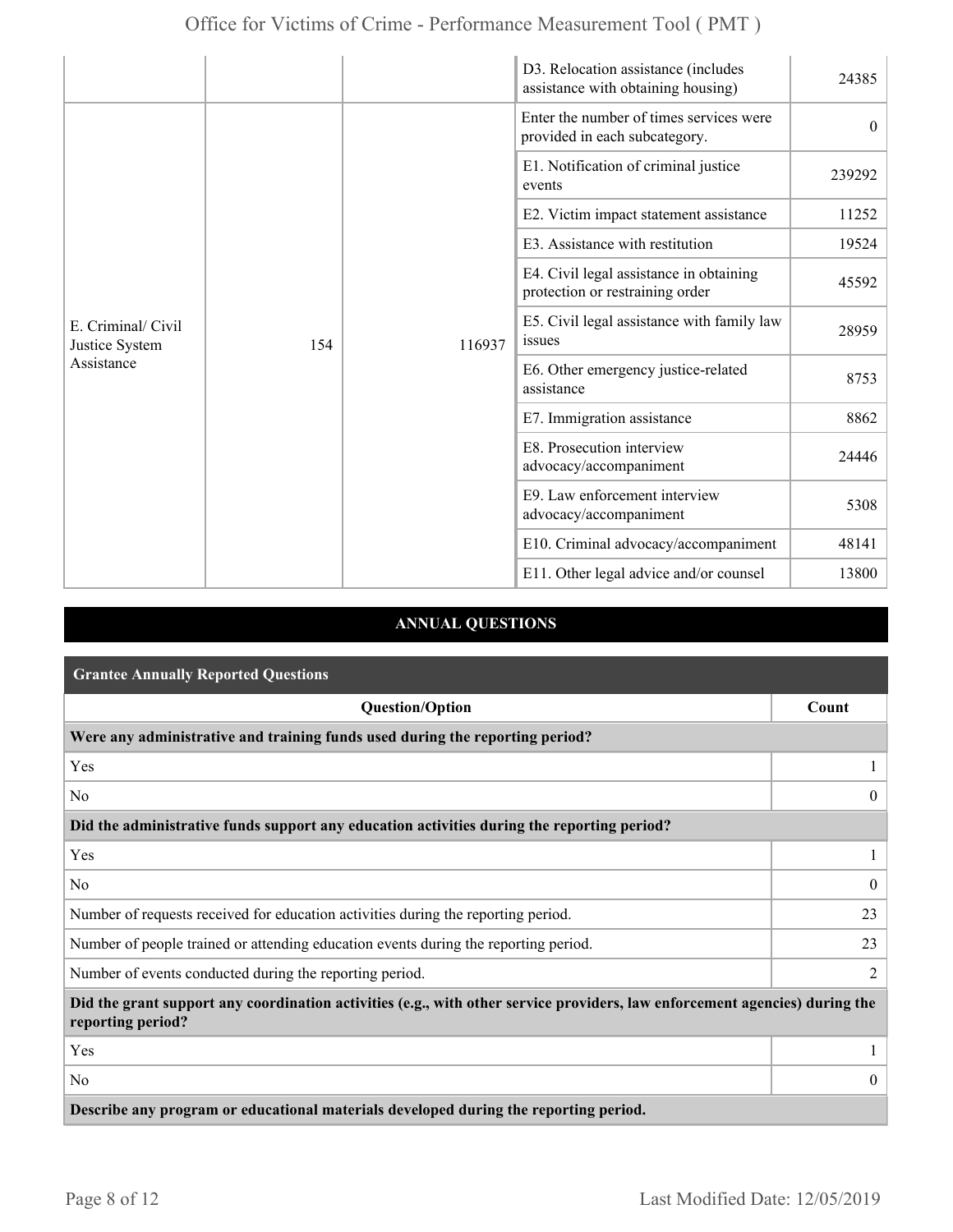None. (These materials are routinely developed and updated with state administrative funding, and consist of: brochures for programs to distribute to crime victims about their rights, reparations, the juvenile justice process, financial assistance, language access, testifying in court, victim impact statements, plus the law enforcement cards given to victims when interacting with law enforcement providing contact information for advocacy services. )

#### **Describe any planning or training events held during the reporting period.**

The Annual Conference on Crime Victimization hosted by OJP. The conference brings together over 350 victim advocates and volunteers, criminal justice professionals (law enforcement, prosecution, and court services), OJP staff and other allied professionals across the state. OJP offers over 80 lodging/registration scholarships to individuals needing assistance to attend, primarily representing traditionally underserved populations. Scholarships also are available to teams who register together, consisting of victim service advocates and criminal justice system personnel at the local level. A wide variety of victim services and related program issues are presented and discussed over the 2.5 days. Many participants use this opportunity to network with other crime victim service professionals. The crime victim coalitions sponsor a meet and greet and participate on the conference planning committee, selecting conference topics and presenters.

#### **Describe any program policies changed during the reporting period.**

We are in the process of reviewing all of our program policies and developing new ones as necessary for greater detail and description of our processes.

#### **Describe any earned media coverage events/episodes during the reporting period.**

We had press coverage for Crime Victim Rights Week. This is an annual event that begins with a press conference, followed by daily blogs on the MN Dept of Public Safety website.

**Describe any coordinated responses/services for assisting crime victims during the reporting period.** 

Within our broader office is the Crime Victim Justice Unit (CVJU), which responds directly to crime victims that feel they were not treated fairly or appropriately by criminal justice personnel in relation to the crime victimization they experienced. CVJU staff assist victims and conduct investigations to address their allegations, acting in many ways as a crime victim ombudsman. CVJU staff work together with OJP grant managers when crime victim grantee programs are involved. OJP grant managers also work with the Crime Victim Reparations staff through coordinated training for grantee service providers on better assisting crime victims in filing for Compensation claims. Grant managers include hands-on training about compensation during the comprehensive site visits they conduct with grantees. Together we are working to improve assistance provided to victims, and increase the number of claims filed.

#### **Please discuss the major issues in your state that either assist or prevent victims from receiving assistance during the reporting period.**

Victims face barriers of many kinds in accessing services. While we have worked to extend service coverage over the entire state, rurally isolated victims have barriers to services related to lack of transportation, cell phone coverage issues, or not wanting to receive services in a small town where they re known. Language access for all is also an area needing more work. Additionally, there has been an increase in racially diverse populations moving to more rural areas of Minnesota. Often these small towns do not have many culturally specific agencies or services, including crime victim services. Even though agencies have use of Language Line or have Limited English Proficiency plans, some crime victims are reluctant to seek assistance from a primarily Caucasian-staffed agency for fear their particular circumstance will not be understood from someone not representative of their culture. Our office funds 10 of the 11 federally recognized tribes in Minnesota to provide direct services to Native American crime victims. These programs are growing and expanding their reach, and their service numbers continue to rise. Overall the exposure to crime victim issues through media and public awareness campaigns has helped assist victims in receiving assistance.

#### **Please describe ways that your agency promoted the coordination of public and private efforts within the community to help crime victims during the reporting period.**

OJP consistently promotes coordinated public and private efforts to aid crime victims in Minnesota, including supporting VINE and VICTIM AICE, and funding the Day One line – Minnesota s Domestic Violence Crisis Hotline and Sex Trafficking Hotline. Victim Information & Notification Everyday (VINE): VINE is a fully automated information and notification service that nearly all of the 87 Minnesota counties and the Department of Corrections have joined. Registered users are immediately notified upon a change in an offender's status for offenders housed in county jails and detention facilities. VINE can relay important custody or arrest information in a matter of minutes, anywhere in the US, via telephone. Users can access information about an offender's custody status in "real time," 24 hours a day. Standard information available through the VINE service includes inmate custody status and location, criminal charge information, sentence expiration date and referral information for law enforcement and victim service provider organizations. Notifications are placed to registered persons upon the transfer, release, escape or death of an inmate. Victims can access the VINE system through an 800 number or the VINELink Website and notification can be delivered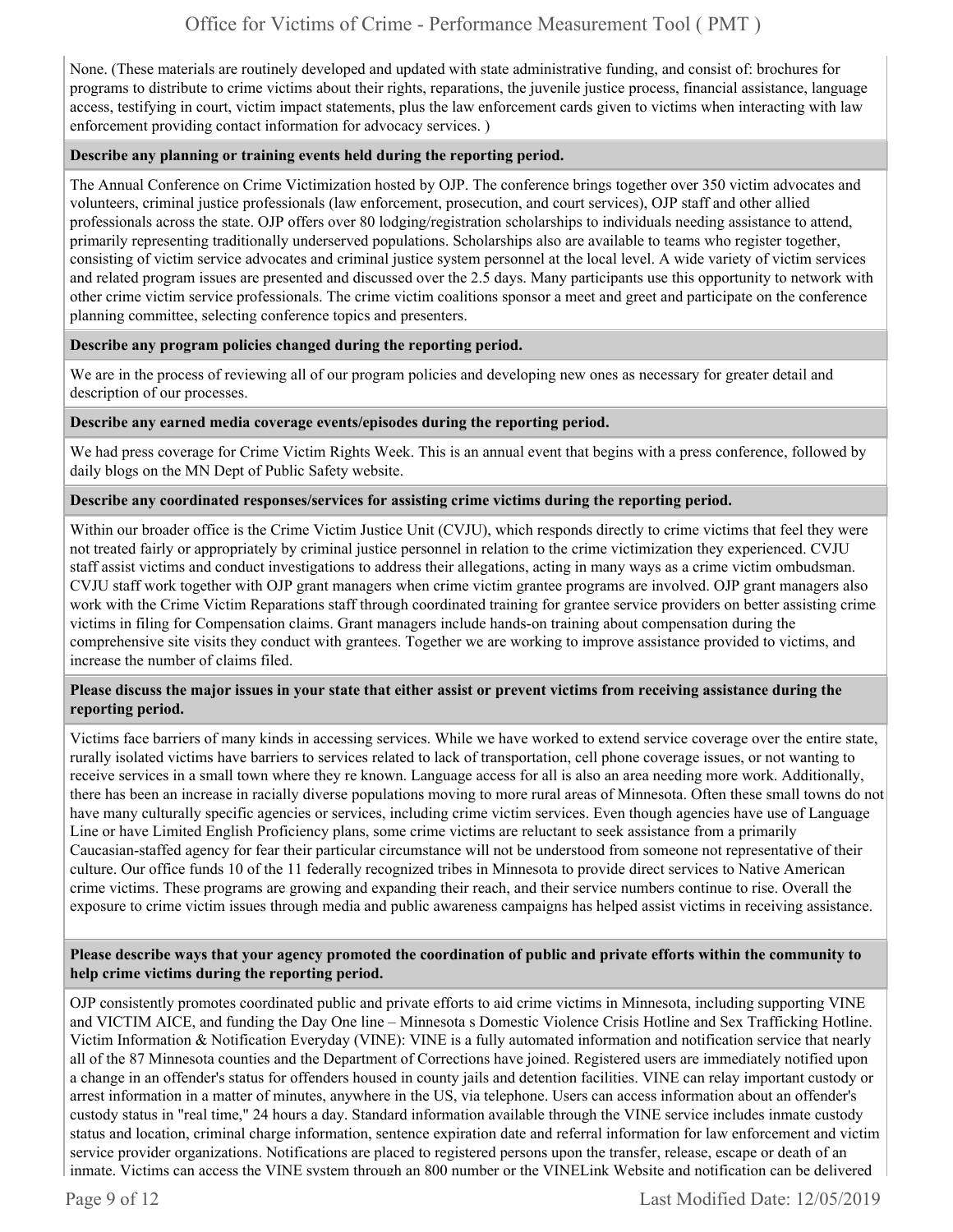by phone and/or email. VINE was launched in Minnesota in 2002. In addition to VINE, Minnesota worked with the vendor, Appriss, to create VICTIM AICE, an expanded notification system that includes information on inmates of a Dept. of Corrections facility. This has broadened the options for victims statewide, as notification information is available to victims of offenders housed in all types of detention facilities. VICTIM AICE is implemented (the first state in the nation), and we are continuing to make improvements, plus working with Appriss to fix issues. Day One – Minnesota s Domestic Violence Crisis Hotline: OJP provides on-going funding for this critically important program. Day One is housed at Cornerstone, Inc., a domestic violence shelter and community advocacy service program in the metropolitan Twin Cities. The Day One system electronically connects victim service programs providing shelter and hotel/motel services. Through one phone call a victim of domestic violence can access information about available shelter services statewide. Shelter providers must update the web-based system every time their bed space changes, or at least once every 24 hours. The Day One website gives immediate information on available shelter bed space, which can ensure that safety and services are appropriate and immediately available for women and children who need them. Day One also assists in arranging transportation to safe shelter and has greatly increased the number of women and children who are able to secure safe shelter with one phone call. Day One expanded in 2010 and 2011 to include domestic violence community advocacy agencies across the state that assist victims with an array of services, including securing emergency housing with other agencies. Day One is also now the statewide hotline for youth trafficking victims. Minnesota launched a statewide trafficking initiative in conjunction with the MN Department of Health (MDH) and the Women s Foundation, entitled, No Wrong Door. This initiative included changes to legislation – the Safe Harbor law. Starting August 1, 2014, Minnesota youth who engage in prostitution are no longer seen as criminals, but instead as victims and survivors. The Safe Harbor law treats these youth with dignity and respect, and directs them to appropriate services including shelter and housing. MDH received state funding to support youth trafficking shelter programs and the hiring of 8 Regional Navigators (including one Tribal navigator). Regional Navigators offer training and tools to increase the understanding in their region of juvenile sexual exploitation, which is too often misidentified as truancy, addiction, mental health, gang and other adolescent issues.

#### **Please describe any notable activities at the grantee level during the reporting period that improved delivery of victim services.**

With the VOCA increase, OJP was able to fund 28 new agencies and increase the total amount of funding awarded statewide by about 34% between FY16 and FY17. All grantees were given 2-year renewal grants for FY18/19 to save on administrative time for them and OJP. The OJP Executive Director and Cecilia Miller meet every other month with the directors of the 6 coalitions (Violence Free Minnesota, MN Coalition Against Sexual Assault, MN Alliance on Crime, MN Indian Women s Sexual Assault Coalition, Sacred Hoop Coalition, and MN Children s Alliance). This meeting focuses on how best we can together help the field of victim service programs. We discuss training needs and joint training initiatives we can coordinate and sponsor statewide, unmet needs and issues expressed from direct service programs, legislative initiatives impacting crime victims and services, and strategic planning to improve the delivery of services statewide. The coalitions each have unique links of communication with their member programs and have been an excellent source of information about the difficulties occurring in the field. Track 1 of the Minnesota Victim Assistance Academy (MNVAA) is a foundation-level educational opportunity provided by OJP in October and November of 2016. Foundations in Victim Services was a week-long intensive course of study designed to improve the quality and consistency of victim services in Minnesota. The students for the academy class consisted of victim service providers and criminal justice professionals who work with victims of crime. Through education, the MNVAA builds the capacity of providers to serve those victimized by crime, encourages cutting-edge thinking about the ways we can help victims regain control of their lives, and focuses on victim-centered multi-disciplinary collaboration building. The MNVAA selects up to 40 candidates to attend the Foundations Academy annually. These participants explore a comprehensive curriculum created specifically for Minnesota by a multidisciplinary committee assembled by the Minnesota Office of Justice Programs. All students who are accepted and successfully complete this 40-hour MNVAA course receive a certificate of completion. Academic credit and CEUs may be available for an additional fee. The Annual Conference on Crime Victims hosted by OJP was held at Cragun's in Brainerd, Minnesota in May 2019. The conference brought together victim advocates and program volunteers, criminal justice professionals (law enforcement, prosecution, court services), OJP staff, and other allied professionals across the state. OJP offers victim scholarships to teams who register together, that consist of victim service advocates and criminal justice system personnel at the local level. A wide variety of victim services and related program issues are presented and discussed. Many participants use this opportunity to network with other crime victim service professionals.

#### **Please discuss each priority (i.e., child abuse, domestic assault, sexual assault, and underserved) in which VOCA funds have been used to assist crime victims during the reporting period**

VOCA funds support 74 agencies that serve domestic violence victims, 51 serving sexual assault victims, 68 serving underserved (general crime) victims and 48 serving child abuse victims. Each priority area has program standards that sub-grantees need to adhere to as a recipient of the various types of funding. While each set of program standards are specific to a type of victimization (priority area), they all require provision of services, direct service staff development, systems change and partnering with the other direct service providers in their geographic areas.

**Please briefly describe efforts taken to serve Victims of Federal crime during the reporting period.**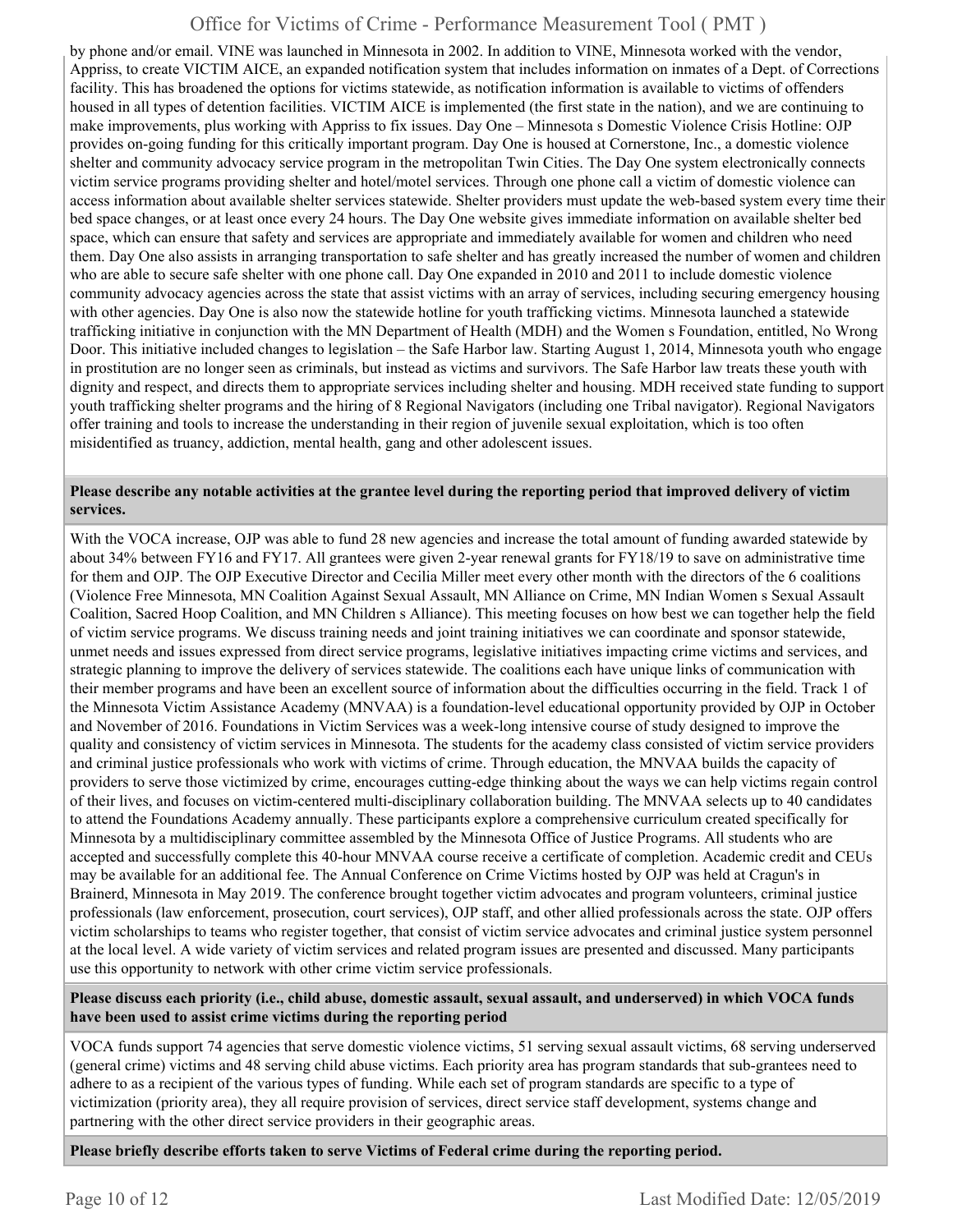OJP continues to coordinate often with Adan Perez, an advocate with the Minnesota District of the U.S. Attorney's Office. Adan serves on our crime victim conference planning committee and we have regular contact with him to share ideas, discuss gaps in services, needs assessments, etc. Adan has frequent contact with the Reparations Unit for assistance in obtaining compensation for the federal crime victims with whom he works. Additionally, Adan sits on the Minnesota Victim Assistance Academy committee (details on the Academy in Section D). OJP provides crime victim funding to 10 of the 11 federally recognized Tribal reservations in Minnesota, for domestic violence and sexual assault services. Grant Managers work closely with these programs in addressing their unique cultural and geographic needs and challenges. They conduct site visits frequently to engage with program staff, provide training for capacity building, address program needs, assist in coordination with local non-Tribal victim service programs, and address resource needs for greater program stability. The directors of the two Native American coalitions, (Minnesota Indian Women s Sexual Assault Coalition and the Sacred Hoop Coalition), participate in regular meetings between the victim services coalitions and OJP. These two directors and their staff advise OJP regarding service delivery challenges for American Indian programs, both on and off reservation. They work together with OJP grant managers to provide training and technical assistance to grantees regarding capacity building and programming issues. Grant managers attend their annual training events and work hand-in-hand with Tribal reservation programs on issues. Other OJP staff overseeing JAG funding to Tribal reservations work in concert with grant managers to address issues between reservation-based victim service programs and local law enforcement and Tribal law enforcement, to improve the response to American Indian crime victims. OJP has also worked closely with the U.S. Attorney s Office to address the payment of sexual assault forensic exams for women from the Red Lake Reservation, a non-PL280 reservation.

#### **Please identify any emerging issues or notable trends affecting crime victim services in your state during the reporting period.**

Affordable housing options continue to be very limited, which puts much pressure on agencies trying to assist crime victims that need to relocate or transition from shelter to stable housing. This has been a significant issue for the past 14 years, with no real improvement visible on the horizon. It is difficult to quantify just how large of a problem this is, but we consistently hear of the struggles shelter programs face in helping families secure affordable housing. We are working with the MN Coalition for Battered Women (MCBW) and member programs to explore alternative housing strategies to see how we can ease the problem in Minnesota. We have funded a new position within MCBW as a housing coordinator who will be working on policy development and needed changes with other state agencies toward improving the housing situation for domestic violence victims statewide. Programs (especially shelter programs) have been reporting for years that crime victims are presenting with more complex issues around joblessness, lack of familial support, housing difficulties, and a general inability to secure resources – all things that greatly impact their economic stability. Additionally, shelter residents experiencing challenges with mental health has a dramatic impact on programs and services. Rural programs have great difficulty referring crime victims for mental health services, due to a lack of mental health professionals in their rural area. Prosecution of reported sexual assault has been an ongoing issue, despite training for law enforcement and prosecutors. We continue to work with the sexual assault coalition on initiatives to address this (mostly with VAWA funding), but have not seen much improvement. Reporting of sexual assault seems to be on a gradual rise, however, and our funded sexual assault programs are busy serving victims and addressing sexual assault evidentiary exam issues. The MN County Attorney s Association has talked with us about the lack of coordination between city attorney and county attorney offices that impacts the charging of crimes and follow-up. Many smaller city attorneys are on contract from their local law firm, working part-time. There is some discussion about moving anything involving domestic violence to the county attorney office to pursue, so that they don t get dropped so readily, but this would be a big change and if it happens, would likely move slowly. We have heard from our Tribal judge liaison that drug and alcohol problems are a factor in cases of domestic and sexual violence on Tribal reservations. The issues are exacerbating each other, and the availability is limited for after-treatment options. Most of the federal funding that used to support re-entry programs and halfway houses has disappeared. The treatment centers for American Indian Tribal members are consistently filled to capacity and there are limited treatment options that are culturally proficient. Addressing domestic and sexual violence issues on Tribal Reservations without also addressing chemical use is potentially not very effective. A new issue impacting several judicial districts in western Minnesota is that court clerks are charging advocates for a copy of Order for Protection documents. This is within the court s right to charge, but is a burden to the program and is impacting victims who are not able to get to the courthouse themselves. We are in conversation with the MN Judicial Branch, the MN County Attorney s Association and the Chiefs of Police Association representatives about this problem.

#### **Please briefly outline any staffing retention issues that your victim assistance program has and why these issues may occur during the reporting period.**

We have not had any staffing retention issues over the past two decades. Up until 2 years ago, our unit has had the same 4 grant managers for the previous 15 years. In February of 2016, we were able to add a 5th grant manager. In August of 2016, one of our grant managers left for another state grants administration position. We hired her replacement in January of 2017 to bring our grant manager number back up to 5. In 2018, we lost one grant manager to retirement and were able to hire 2. One of those has since left. We are looking to fill that position with a person who knows non-profit finance very well and can support our grant managers and grantees through that expertise.